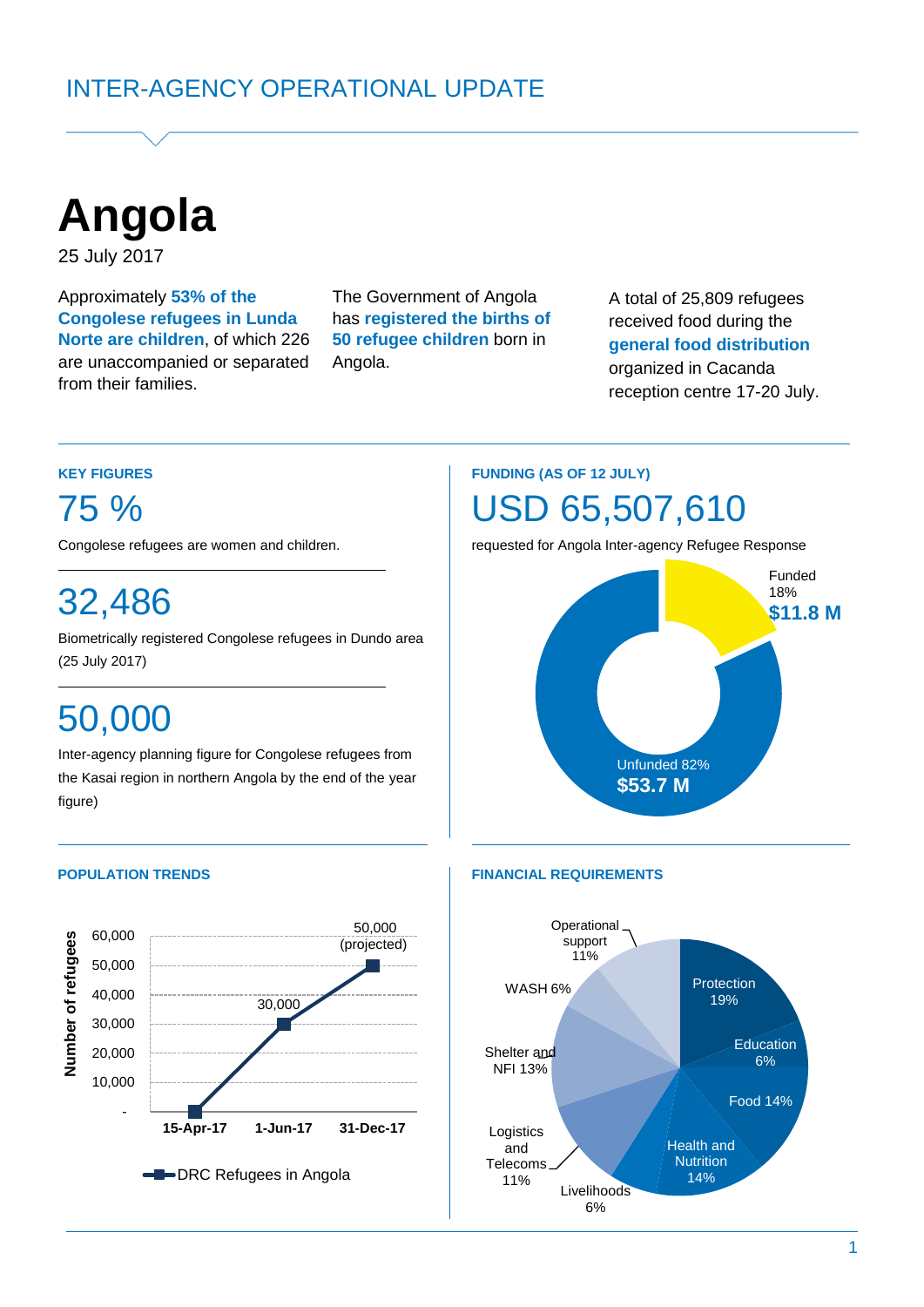

# Update On Key Achievements

### Operational Context

Violence and ethnic tensions in the Kasai Province, the Democratic Republic of the Congo (DRC), has forced over 32,000 Congolese to seek safety in Angola's Lunda Norte. Some 75% of registered refugees are women and children. Persons with specific needs include 226 unaccompanied and/or separated children and 500 single-headed households of which 88% are female-headed.

While conflict continues and refugees report incidents of indiscriminate violence, sexual and human rights abuses, and a shortage of basic items, the number of newly arrived refugees has decreased significantly in the last two weeks. According to recently arrived refugees, access to border areas is limited. As the security situation remains fluid in the Kasaï region, humanitarian organizations are preparing to provide protection and assistance for over 50,000 Congolese refugees who may seek asylum in Angola by the end of 2017.

All refugees are in urgent need of protection, medical and psychosocial assistance, shelter, food and basic relief items. They are currently hosted in two reception centres Cacanda and Mussungue, which are operating beyond their maximum capacity. The conditions do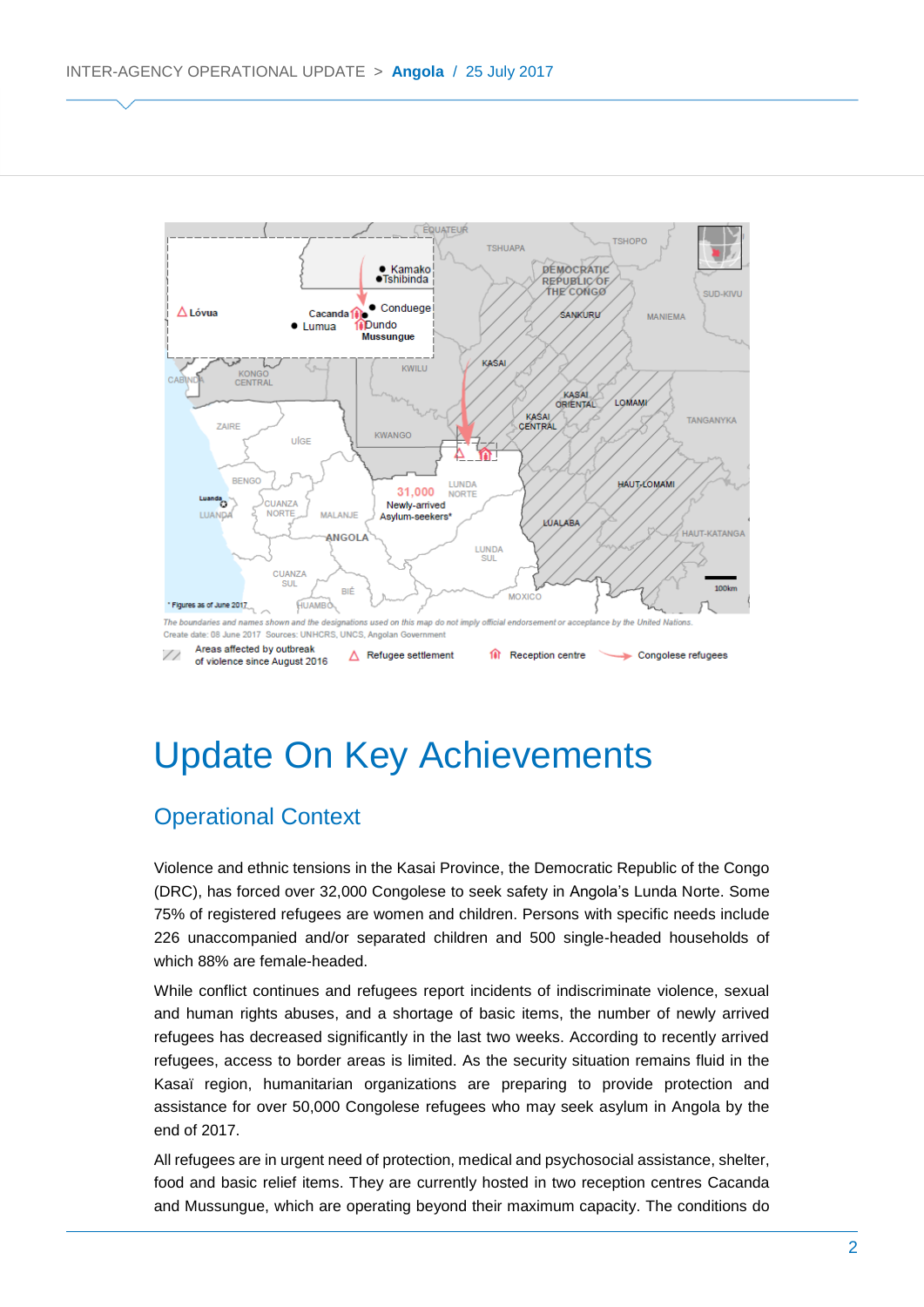not allow for adequate protection and assistance. It is estimated that 70% of the refugees live with the host community. The development of a site in Lóvua, allocated by the Government of Angola to host the refugees, is ongoing in coordination with the Ministry of Welfare and Social Reintegration (MINARS) and key humanitarian and development partners. MINARS, on behalf of the inter-ministerial committee set up by the Government of Angola, is coordinating the refugee response with support from UNHCR. UN Agencies and international and national NGOs also actively support the response in Angola.



World Refugee *Children in school tent in Cacanda reception centre, 13 July 2017. Photo : UNHCR / M. Farman Farmaian*

### **Achievements**



### **Achievements and Impact**

- As of 25 July 2017, a total of 32,486 Congolese refugees have been biometrically registered in Lunda Norte. Continuous registration activities in Mussungue took place on Friday 21 July with 2 new-borns registered and 14 individuals reunified with their families. It is estimated that some 73% of the refugees live outside of reception centres. Children represent 53% of the refugee population while women make up (?)22%.
- **Protection actors established weekly meetings with the refugee leadership in Cacanda** and Mussungue reception centres in order to improve the dialogue with persons of concern. Consultations with refugees on rules and regulations at the reception centres have been initiated.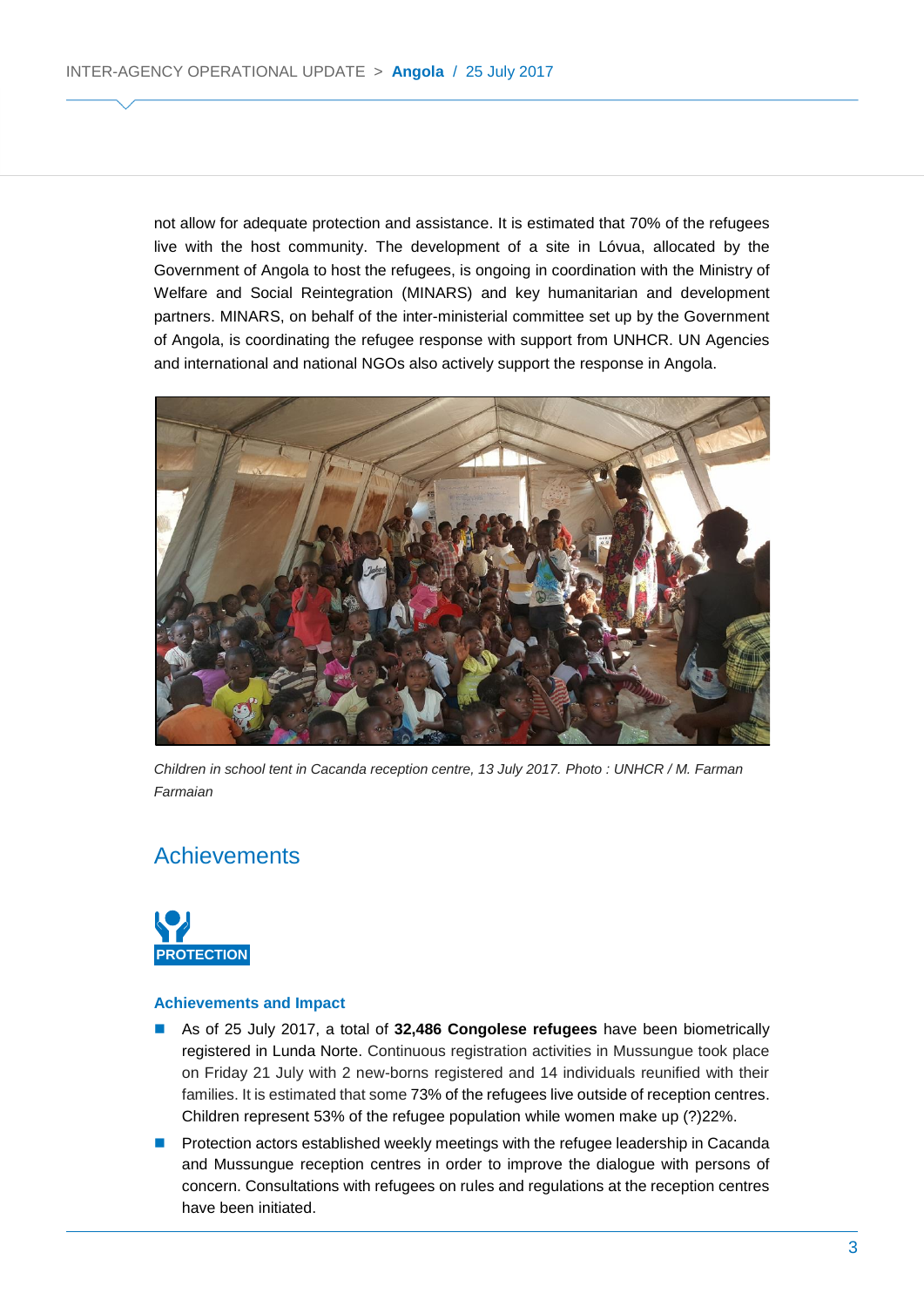- **Protection partners are working with the police forces to prevent and address current** tension between refugees and the police forces following some security incidents, including arrests of refugees in urban environment.
- **Thirty refugee community leaders in Mussungue reception centre received training on** protection from sexual exploitation and abuse (PSEA), resulting in the establishment of a Community Based Complaint Mechanism (CBCM). The community leaders appointed two PSEA Refugee Coordinators (1 male and 1 female) to lead 10 PSEA Focal Points (to be identified) whose role will consist in receiving and referring SEA complaints. Awareness raising on PSEA was launched in Mussungue through the community radio.
- **Child protection:** Child Friendly Spaces are operating regularly in the reception centres, focusing on socializationand play activities for children. Altogether 971 children in Cacanda and 896 in Mussungue participated in these activities during the week. Assistance to the 29 unaccompanied children together with their assigned caretaker continues. The births of a total of 50 refugee children born in Angola have been formally registered by the Government, allowing the refugee parents to apply for a formal birth certificate.
- **Sexual and gender-based violence (SGBV):** Medical, safety, legal and psychosocial services are available for identified survivors of SGBV while efforts to encourage survivors to seek medical and psychological help have been reinforced. One new case of SGBV was identified during the week and the victim was given medical and psychological assistance.
- **Communication with communities:** Altogether social mobilizers reached out to 3,375 refugees to sensitize the population on prevention of domestic violence, corporal punishment, child trafficking and malnutrition, as well as promotion of hand washing and use of mosquito nets. Theatre pieces and skits sensitizing refugees on hygiene issues, including prevention of open defecation, as well as on family separation continued in both reception centres.
- Common key communication messages on the relocation to Lóvua were adopted by all humanitarian partners in Dundo. A briefing on the relocation and key messages was held to humanitarian actors on 21 July as a first step in an intensified sensitization and information campaign on relocation to Lóvua. The information campaign to refugees continued with a town hall meeting in Mussungue on 24 July during which refugees were briefed on the relocation plans and schedule, rumours addressed and their questions answered. The discussions indicated that refugees were content to move to Lóvua, which correlates with the information received through discussions with the community leaders.
- A Rapid Communication Needs Assessment to inform the Lóvua communication plan was finalized on 22 July with answers from some 290 refugees. The preliminary results indicated a strong preference of the refugees to receive information through town hall meetings. The common key messages on relocation are being broadcast in French and in local languages through community radio, which was identified as one of the most effective information mediums by the refugees.
- **Education:** Informal Portuguese language classes are provided to refugees in Cacanda and Mussungue reception centres. Discussions are ongoing with the Government of Angola at the national and local levels to ensure refugee access to primary education. The education sector is also exploring options for post-primary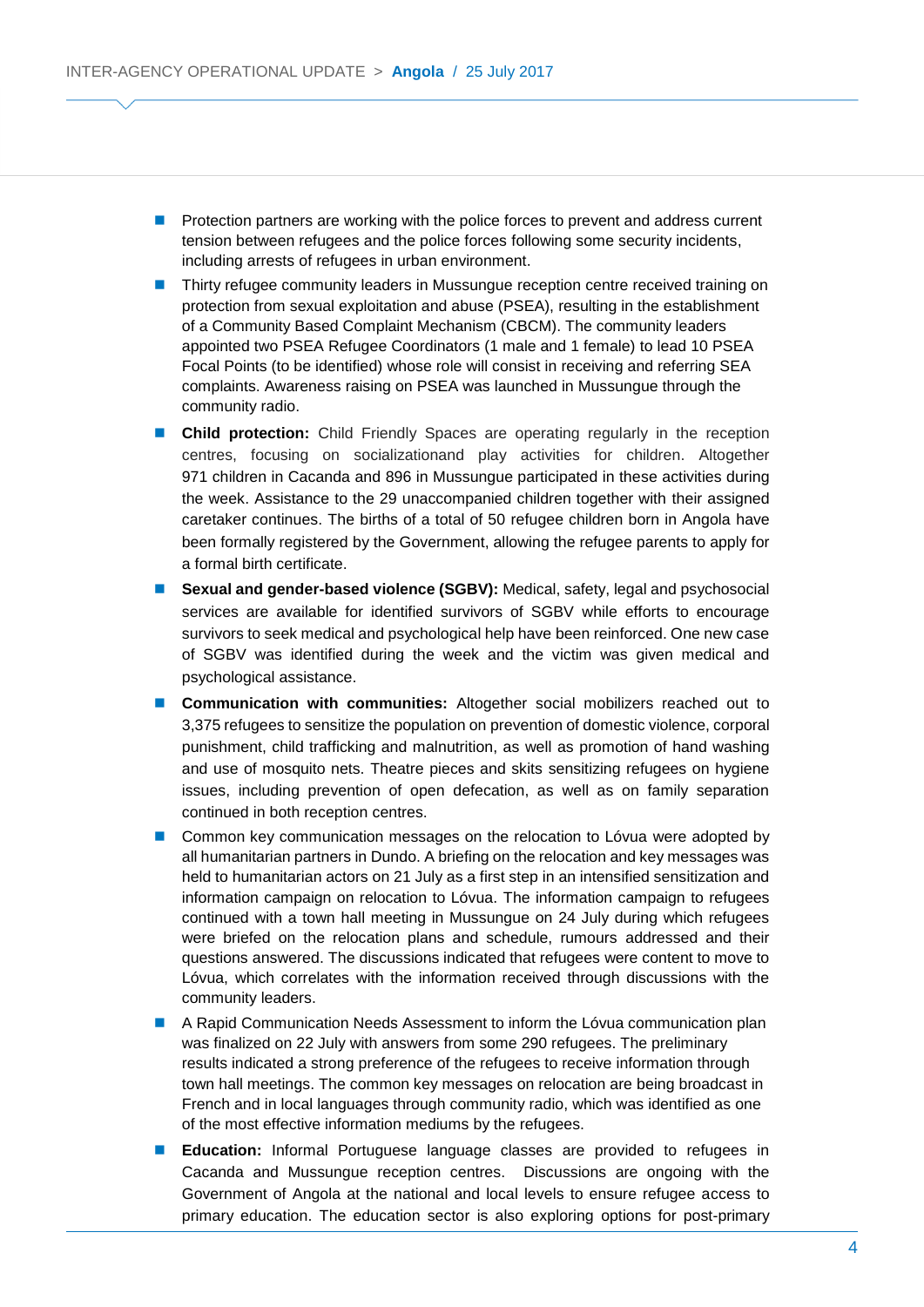education for refugees and their hosting communities. A data collection mission was undertaken to ascertain the informal education activities currently provided to refugees.

### **Identified Needs and Remaining Gaps**

■ Lack of adequate shelter, as well as issues related to prevention of and response to SGBV remain significant protection concerns in both sites.



#### **Achievements and Impact**

- **Primary health care:** The number of refugees seeking medical assistance has decreased by 7% after the rise in the number of consultations the past weeks. In Cacanda, 30% of the 1,722 consultations were for children under 5 years of age. Medical assistance was sought mainly for malaria (47%), followed by acute respiratory tract infections (ARTI) (24%), dressings (21%) and non-bloody diarrhea (12%). In Mussungue, dressings continued as the main morbidity (33%) followed by ARTI (15%) and malaria 11%. Effectiveness of malaria prevention efforts are reflected as cases of malaria continue to decrease (535 cases this week) in both reception centres. The trend of decreasing cases should continue until the rainy season.
- Mental health consultations continued with 11 individual consultations and 8 group sessions this week.
- **Sexual reproductive health:** Antenatal (ANC) and postnatal care (PNC) services continued at both reception centres with 76 refugee women undertaking antenatal consultations this week.
- **Immunization:** No signs of epidemics have been detected in the reception centres or in the surrounding host communities. An emergency immunization team provided jabs to children under five-years of age at the reception centre with antigens for yellow fever, measles and polio.
- **Referrals:** 22 refugees were referred to secondary health care of which 9 with severe malaria.

#### **Identified Needs and Remaining Gaps**

■ While psychosocial support has been strengthened in the reception centres, access to mental health services remains limited. Can we say anything about cases of psychosocial support? During reporting week? How many? Men vs. women? Etc.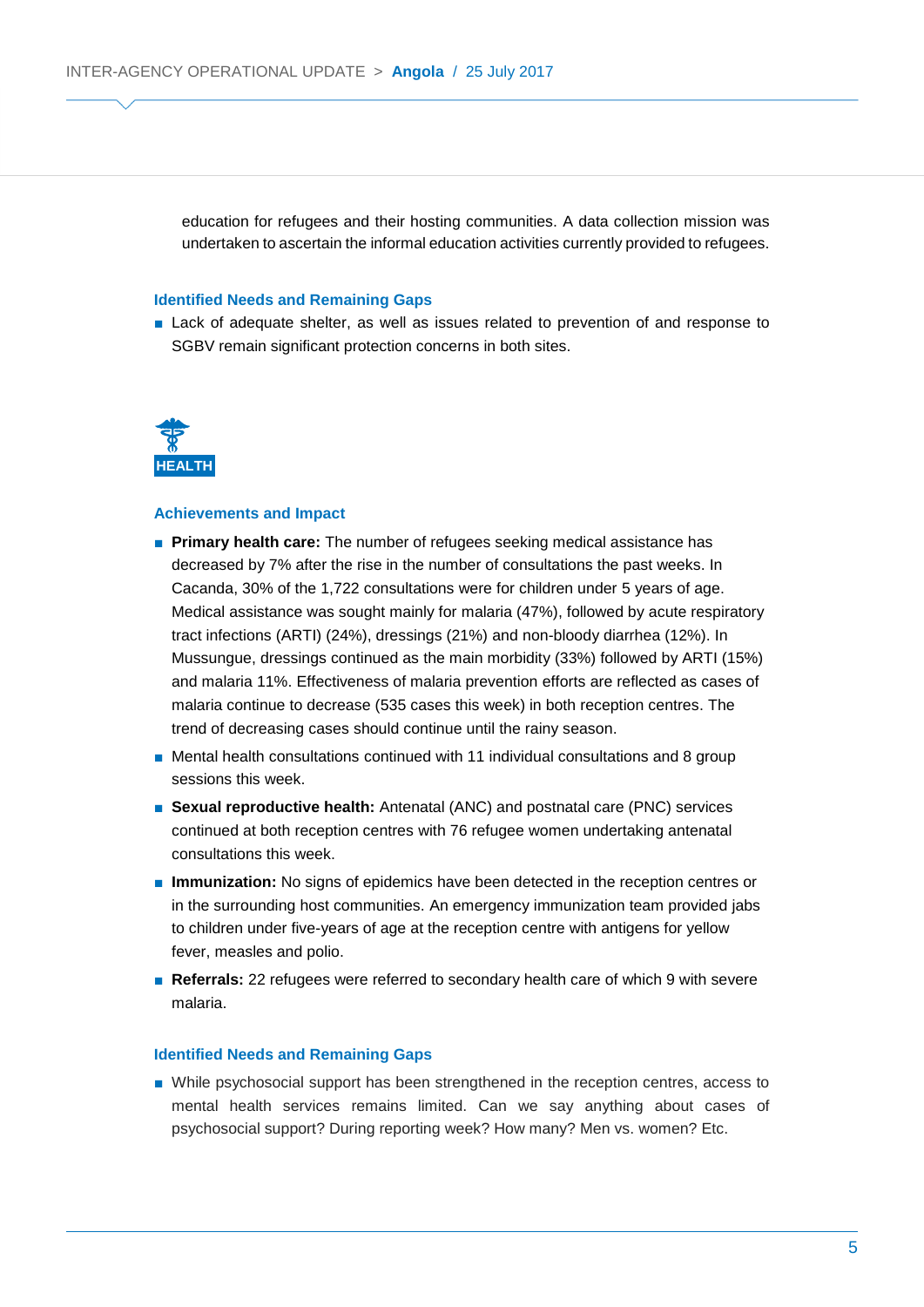# **FOOD SECURITY AND NUTRITION**

### **Achievements and Impact**

- **Nutrition:** Nutritional situation of refugees is improving by the week. In Cacanda, the screening of 1,199 children under 5 years of age for malnutrition revealed 0.25% of severe acute malnutrition (SAM) and 1% of global acute malnutrition (GAM), while the levels of malnutrition in Mussungue based on the screening of 252 children were 0% of SAM and 0.4% of GAM.
- At the preventive distribution of monthly ration of Super Cereal Plus to children aged 06 to 23 months registered in Cacanda reception centre from 17 to 19 July 2017, the global acute malnutrition ratio (GAM) was found to be 4.6%. The nutritional status of the 859 children that came to the distribution was assessed with Mid-Upper Arm Circumference (MUAC) methodology. According to the screening, 1% of the children suffer from SAM and 3.7% from MAM. A total of 811 children received 6 kilogrammes of Super Cereal Plus. Ambulatory therapeutic feeding centre (ATFC) continues to treat Severe Acute Malnutrition (SAM) and refugees continue to receive care for Moderate Acute Malnutrition (MAM).
- General Food distribution in Cacanda reception centre took place from 17 to 20 July. A total of 25,809 refugees received food during this distribution while the no-show rate stands at 13%. It is noteworthy that 66% of the absentees are male between 18 and 59-years old, and that 88% of absentees of family size 1 are also adult males. Protection and field teams are conducting a profiling exercise of the absentee male population. The overall no-show rate stood at 50% for family size 1, which represents approximately 3,800 people.



### **Achievements and Impact**

- **Lóvua**: The construction of 20 emergency latrines and 20 emergency showers and installation of water storage tank platforms was initiated in Lóvua. The Geophysical survey analysis revealed a productive aquifer at the depth of 100 to 150 meters in the Lóvua settlement area and a tender has been launched to identify an appropriate drilling company. An agreement with a water supplier to ensure the delivery of water in Lóvua starting from next Wednesday has been signed.
- **Water Supply**: An average of 122,000 litres is provided to Cacanda and 30,000 litres to Mussungue reception centres daily. Regarding the water available in the both reception centres, an average of 17 litres per person per day is available in Cacanda and 19 litres in Mussungue (above the emergency Sphere standard of 15 litres per day per person).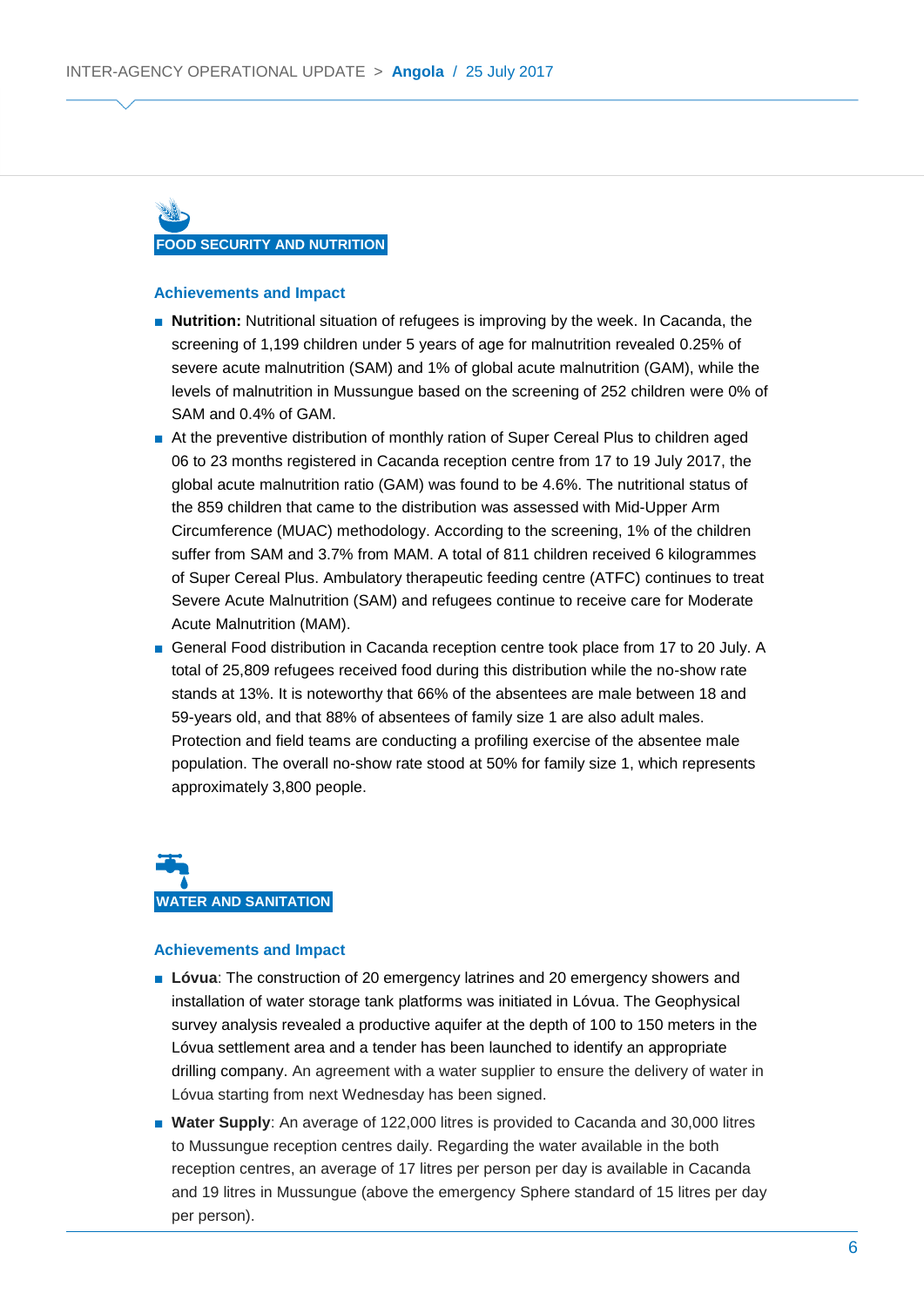■ **Sanitation and Hygiene**: Daily maintenance and cleaning of latrines continue in both reception centres. Solid waste management, site cleaning and hygiene promotion sessions are conducted regularly. From 18 to 21 July, an average of 5,045 were reached with hygiene education messages in Cacanda and Mussungue reception centres.

**SHELTER AND NFIS**

### **Achievements and Impact**

- The main focus of the refugee response operation is Lóvua site preparation and followup with the workers clearing the site. While the available bulldozer is non-functional, some 300 refugee and local community workers have been recruited to assist in the manual site clearing and construction of the temporary structures on site. The construction of the Lóvua 'Arrival Centre' began with the installation of the first rub hall.
- The Minister of Social Assistance and Reintegration (MINARS), Secretary of State for Construction, Secretary of State for Agriculture and a representative of the Ministry of Energy and Water Government representatives visited on 20 July 2017 Dundo's temporary reception centres and the Lóvua settlement with the objective of observing progress made and to discuss the Government's support to accelerate the process of relocation.
- The Rapid Environmental Assessment of Cacanda and Mussungue reception centres was finalized. The partners are discussing their financial and technical support to refurbishment of the reception centres.

#### **Identified Needs and Remaining Gaps**

The two reception centres are operating at maximum capacity with no option to extend the area resulting in exposure of the population to health, protection and other risks.



#### **Achievements and Impact**

- The partners and host community members in Lóvua have identified the types of trees of interest and importance for the local communities for their use (e.g. own consumption) and environmental benefits (prevention of soil erosion, natural habitat for fauna). Trees in some 1,5 hectares have been marked for preservation.
- Dead wood and residues are collected from the clearing works in Lóvua for further distribution to the refugees and host communities.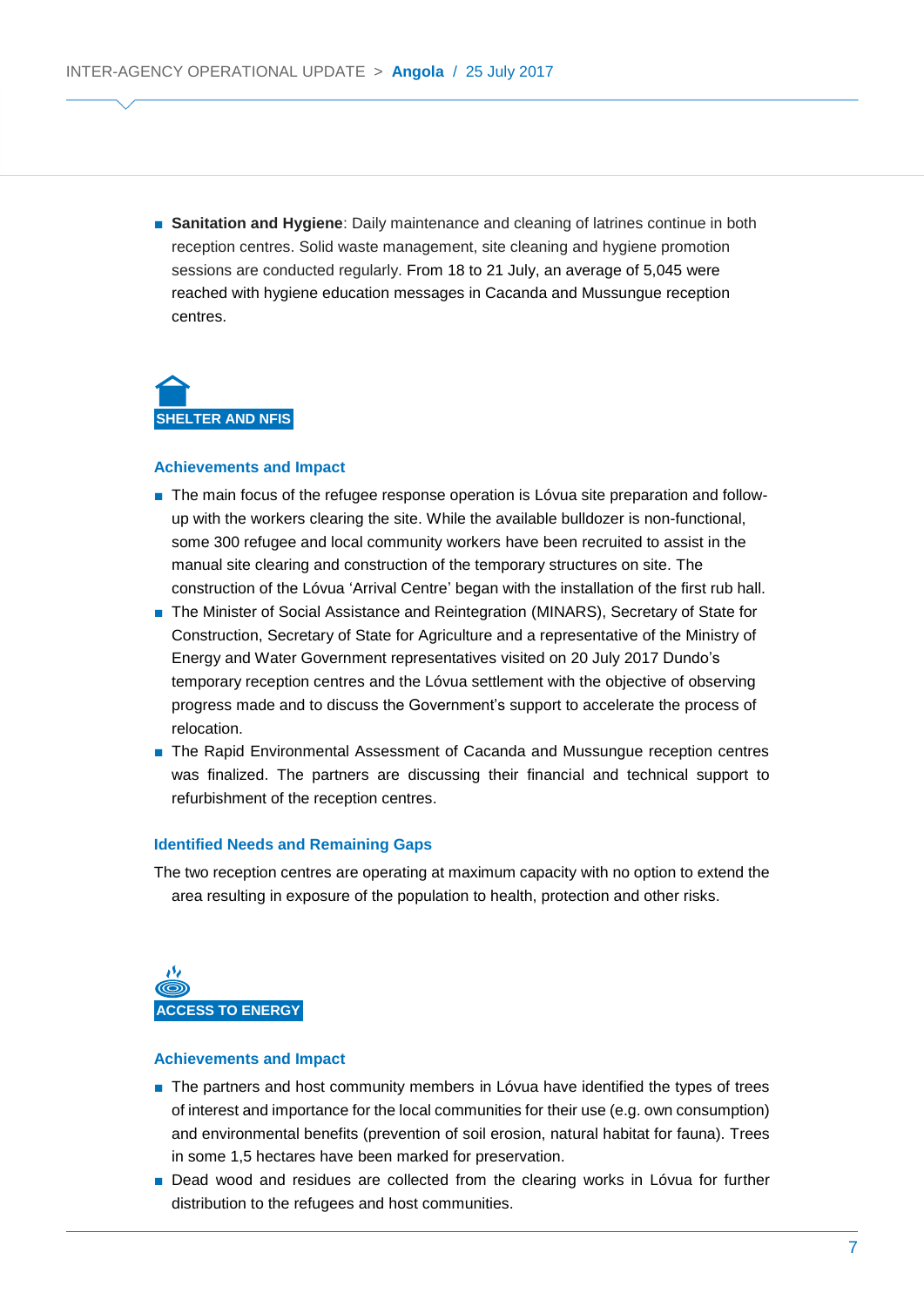■ The holistic energy needs assessment continued with focus group discussions in Mussungue on 19 July. Collaboration mechanisms in the implementation of the energy strategy are being explored with the Refugee Committee in Mussungue.

### Working in partnership

■ Humanitarian and development partners working in Lunda Norte are actively supporting the Government of Angola to ensure an adequate response to the needs of the Congolese refugees. A weekly inter-agency coordination meeting takes place in Luanda as well as in Dundo in order to ensure a comprehensive and integrated operational response. Sectoral working group coordination meetings on protection, WASH, health/nutrition and Communication with Communities Task Force are organized weekly in Dundo. A security management system, as well as logistics working group will be established soon.

### **Partners in the response:**

- Angolan Red Cross Society
- FAO Food and Agriculture Organization of the United Nations
- IOM International Organization for Migration
- JRS Jesuit Refugee Service
- LWF Lutheran World Federation
- MAG Mine Action International
- MSF Médecins Sans Frontières
- NCA Norwegian Church Aid
- PIN People in Need
- UNAIDS The Joint United Nations Programme on HIV/AIDS
- UNDP United Nations Development Programme
- UNDSS United Nations Department for Safety and Security
- UNFPA United Nations Population Fund
- UNHCR United Nations High Commissioner for Refugees
- UNICEF United Nations' Children's Fund
- UNRCO United Nations Resident Coordinator's Office
- WFP World Food Programme
- WHO World Health Organization
- World Vision

The [Angola Inter-Agency Refugee Appeal \(April –](http://reporting.unhcr.org/sites/default/files/Angola%20Inter-Agency%20Refugee%20Appeal%20-%20Apr-Dec%202017%20--%2012%20June%202017.pdf) December 2017) is available on [Angola](https://data2.unhcr.org/en/country/ago)  [Operational Data Portal.](https://data2.unhcr.org/en/country/ago) Agencies are very grateful for the financial support provided by donors who have contributed to their activities with unearmarked and broadly earmarked funds, as well as for those who have contributed directly to the operations in Angola.